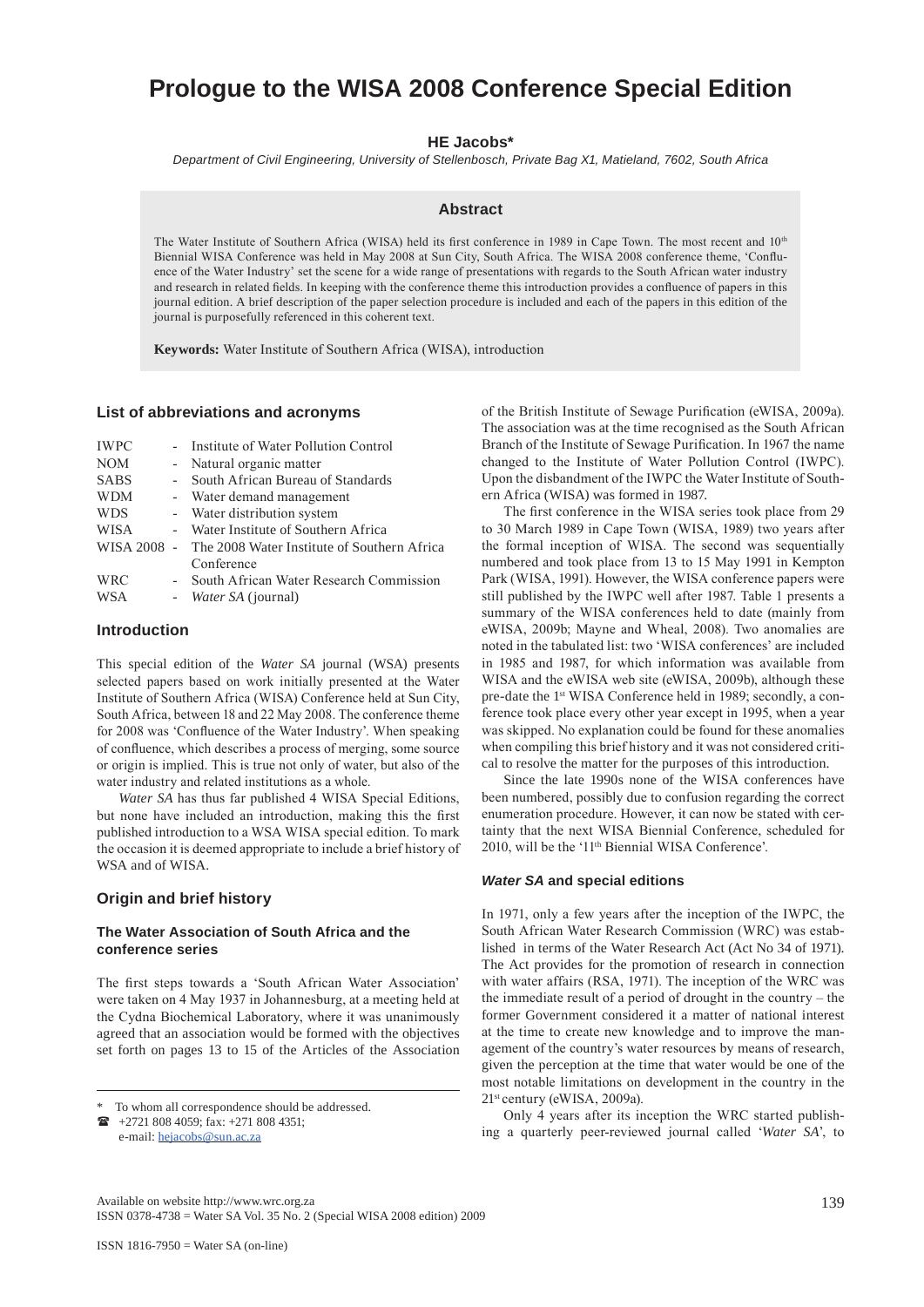| <b>TABLE 1</b><br><b>WISA Conference history</b> |      |                |                       |                       |  |  |
|--------------------------------------------------|------|----------------|-----------------------|-----------------------|--|--|
| <b>Number</b>                                    | Year | Location       | Number of             |                       |  |  |
|                                                  |      |                | papers<br>presented A | delegates<br>attended |  |  |
| $N/a$ <sup>B</sup>                               | 1985 | Durban         | 41                    | N/a                   |  |  |
|                                                  | 1987 | Port Elizabeth | 51                    | N/a                   |  |  |
| 1 <sup>c</sup>                                   | 1989 | Cape Town      | 31                    | N/a                   |  |  |
| $\overline{c}$                                   | 1991 | Kempton Park   | 50                    | N/a                   |  |  |
| 3                                                | 1993 | Durban         | 75                    | N/a                   |  |  |
| $\overline{4}$                                   | 1996 | Port Elizabeth | 95                    | N/a                   |  |  |
| 5                                                | 1998 | Cape Town      | 191                   | N/a                   |  |  |
| 6                                                | 2000 | Sun City       | 180                   | N/a                   |  |  |
| 7                                                | 2002 | Durban         | 195                   | 575                   |  |  |
| 8                                                | 2004 | Cape Town      | 218                   | 917                   |  |  |
| 9                                                | 2006 | Durban         | 200                   | 1 0 6 0               |  |  |
| 10                                               | 2008 | Sun City       | 200                   | 1 2 4 9               |  |  |

*Notes:*

*A Includes poster papers (full papers required by WISA for poster presentations)*

*B These two events were included in the eWISA /WISA data base, but are not reported as "WISA Conferences" in literature.*

*C This was specifically identified as being the "First WISA Conference" in the literature*

disseminate research results. The first issue was published in April 1975 and the very first paper to be published in this first edition (Gebhardt, 1975) is referenced by Jacobs and Strijdom (2009) in this Special Edition. After 27 years of publishing the journal, the first 'Special Edition' of *Water SA* appeared in 2002, following the widely attended WISA conference in that year. A total of 7 special editions of the journal have since appeared, including this issue, averaging about one special edition per year since 2002. Four of these pertain to WISA conferences, making WISA the only conference series consecutively publishing a Special Edition since its first in 2002.

In July 2008 the WSA Editorial Board accepted a proposal to limit the publication of future *Water SA* special editions to a maximum of one per year.

# **Paper selection**

The WISA 2008 organising committee required full paper submission as per a prescribed format of all accepted abstracts, for both oral and poster presentations. Following the conference all papers were published in their original form electronically (eWISA, 2009b) by WISA. The papers were not peer reviewed as part of that process.

The WISA Technical Committee was tasked to select papers for possible publication in this WSA/WISA Special Edition. These selected papers were subsequently subjected to peer review as per WSA criteria; a guest editor was appointed to guide the process along the guidelines pertaining to WSA special editions. The procedure is briefly described:

**Step 1** - Screening of oral presentations: at the conference the Chairperson of each technical session, as well as two selected delegates in the session audience, were asked to judge each presentation based on its technical content. These results were gathered by the technical committee from session Chairpersons. However, the oral presentations would not necessarily reflect the quality of the paper submitted for the conference proceedings. Also, as the Chairpersons would not necessarily be subject experts in all the fields presented during their sessions, this method of selection could not solely be relied on. Step 2 was therefore included to add value and to overcome possible subjectivity during Step 1.

- **Step 2** Screening of papers: the WISA 2008 Technical Committee proceeded independently to screen each paper (not the presentation) to identify those that were considered suitable for review. All papers identified in Step 1 and Step 2 passed to Step 3.
- **Step 3** Filtering of papers: The remaining papers were revisited and manually filtered by the technical committee to ensure that the work was considered suitable for peerreview and possible publication in WSA and that the work had not yet been submitted for possible publication elsewhere, save the WISA presentation.
- **Step 4** Ensure fair representation: the technical committee made a decision prior to selection to ensure fair representation of the different themes at the WISA 2008 conference in the selection process. In order to achieve this goal it was necessary to reduce the number of papers in the pool from Step 3 in some fields, while all papers in other under-represented fields had to be revisited again, repeating Steps 2 and 3 for these papers only.
- **Step 5** Final selection: This led to a final selected pool of papers that could potentially be peer reviewed. Every corresponding author was contacted in order to confirm that the work was, in the opinion of the authors, suitable for peerreview.

Of the 200 papers presented at WISA 2008, 22 were included in the provisional selection. Two of these were dropped from the provisional pool due to corresponding authors that could not be traced. Of the remaining 20 papers only 12 papers passed the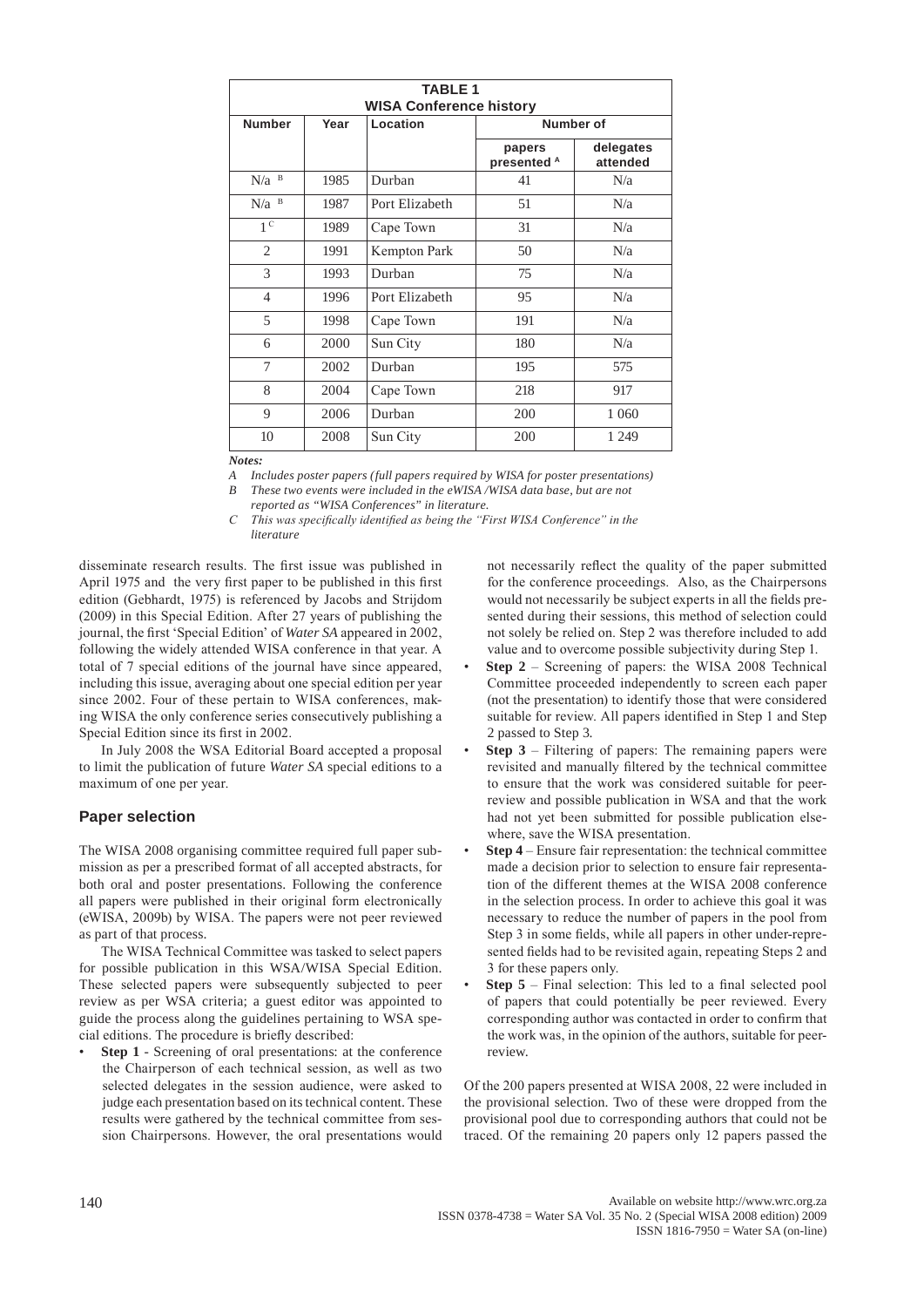review process and are included in the collection presented in this edition.

# **Structure of this Special Edition**

Articles in this edition are grouped into the following 5 topics, included in sequential order in this edition as follows:

- Water management
- Water supply- and distribution systems
- Water treatment (including filtering)
- Water reuse
- Sanitation.

The topic headings are not provided in the journal, nor were paper titles amended to reflect these topics, because it was considered obvious from paper titles how each relates to the topics above.

This special issue is not meant to reflect the depth and breadth of the issues that were shared during the conference. However, the technical committee noted reasonable representation of papers of relatively high technical standard at the WISA 2008 conference in all these topics, save one. An acute lack of papers pertaining to sanitation and sewer systems was noted (a few of those initially selected were dropped after it was learned that they had been submitted for publication elsewhere). The WRC recently expressed their concern regarding sanitation-related research in South Africa as a whole (De Swardt and Barta, 2008).

# **Confluence of individual papers**

The 12 selected papers are grouped under the 5 broad topics listed above and address various aspects of water, from extraction, treatment, storage, and flow via various routes to end in a polluted state, ready to be treated and reused again. In this never-ending cycle the management of water and its provision as a service to mankind could be viewed as an appropriate starting point.

#### **Water management**

Poor service provision in developing countries, and particularly the provision of water-related services, present serious challenges to urban development. De Carvalho et al. (2009) provide a method to address urban water management in a holistic manner by means of a systems approach. A composite index is presented that could be used to assess the sustainability potential of a town or city. Two Southern African urban centres, Hermanus and Maputo, were selected as initial case studies to test the applicability and validity of the index. Results demonstrate that the index could highlight areas for improvement.

South Africa relies heavily on groundwater sources, with many communities in the country entirely dependent on this unseen source. Du Plessis (2009) addresses the effective management of groundwater resources as a critical aspect to ensure sustainability, focusing on specific problems experienced with the implementation of the Langebaan Road Aquifer well field as an integrated water resource and the interaction required between the different role players. Suggestions, based on the Langebaan case study, are made regarding the different aspects to be monitored and the institutional arrangements required. The author notes that an independent monitoring committee is of utmost importance to ensure the successful management of any particular groundwater resource.

Van Dijk and Van Vuuren (2009) address the problem of evaporation from open impoundments, a notable problem locally since many impoundments in South Africa are subject to relatively high evaporation rates. The use of thermal mixing by means of compressed air appears to have important potential for evaporation suppression in deep reservoirs. The authors propose a methodology to reduce evaporation losses from open-water impoundments involving the destratification of the water body using a bubble plume operated with relatively low energy input to reduce surface water temperatures, with a subsequent reduction in evaporation. Evaporation suppression of as high as 30% has been achieved in some case studies elsewhere. The design of an artificial destratification system still needs further investigation.

In South Africa (and its neighbours) water storage dams are commonly located great distances away from large urban demand centres for various reasons, mainly to provide higher yield. Provided the dam has a narrow basin with favourable storage volume to surface area ratio as well as lower regional evaporation rates, water loss through evaporation could be reduced substantially. Gauteng Province is the industrial heartland of South Africa and is one of the few large urbanised areas in the world that is not located adjacent to a major source of water. The area relies heavily on large inter-basin water transfer schemes to transfer water from neighbouring river basins into the Vaal River basin. The water transfer schemes associated with the Vaal River basin are large by international standards and this water resource system is one of the most complex and integrated anywhere in the world. McKenzie and Wegelin (2009) address the potential for reducing the growth in demand through water conservation and water demand management (WDM) measures. From the most recent investigations it is clear that WDM is no longer considered a possible option, but rather a necessity that must be implemented as a matter of urgency. In this regard, several of the large municipalities in Gauteng have commenced with the implementation of various WDM interventions, some of which are already in operation and showing significant savings. The paper underlines the need for WDM in Gauteng and provides details of the latest investigations into the potential savings that can be achieved. Some of the key problems that are hampering the implementation of WDM interventions in Gauteng are discussed and the measures taken to overcome these difficulties are explained. The study also highlights the benefits that can be obtained from a potent web-based data acquisition system which is already operational in several parts of Gauteng.

#### **Water distribution systems**

At the end point of any water distribution system (WDS) is a device of some sort where water is ejected from the pressurised supply system to atmospheric pressure, typically a device located inside a building where water is needed by a consumer. Highquality devices, termed plumbing components by Lobanga et al. (2009), are essential to ensure the efficient and safe supply of water, and to minimise water losses in buildings. South African legislation requires that all plumbing components installed comply with particular standards set by the South African Bureau of Standards (SABS). Water services authorities are responsible for enforcing this legislation, and are allowed to set their own additional requirements for plumbing components. A study by Lobanga et al. (ibid.) investigated the extent of non-compliant plumbing components used in South Africa and concludes that compliance is roughly 50%. This points to a huge problem that

Available on website http://www.wrc.org.za ISSN 0378-4738 = Water SA Vol. 35 No. 2 (Special WISA 2008 edition) 2009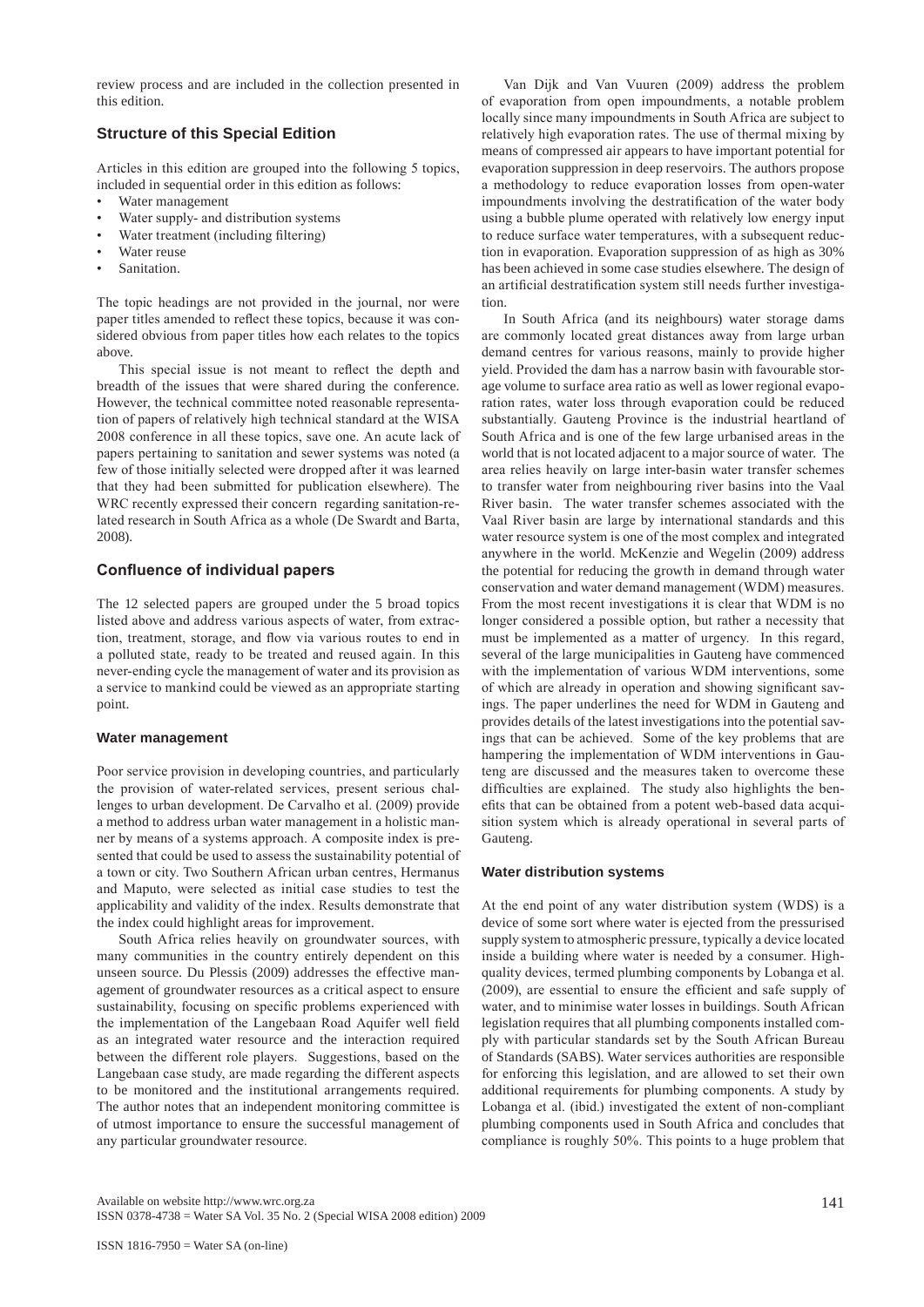might have dire consequences for the future of effective water use and water leakage in South Africa. A worrying finding is that the level of non-compliance seems to be particularly prevalent in low-cost housing developments. The main reasons for the low levels of compliance are considered to be a lack of enforcement at local government level and the fact that legislation does not prohibit the import and sale of non-compliant components. The paper makes a number of recommendations for improving the situation. The situation is unfortunately made worse by unwanted high pressures in WDSs, particularly in low-cost areas where such high pressures might not be needed.

In some cases such high pressures are the result of stringent design criteria, perhaps too stringent for some applications. Jacobs and Strijdom (2009) investigate minimum residual pressure as design criterion for South African water distribution systems. The South African civil engineering fraternity has grown to accept 24 m as the design criterion for minimum residual pressure in water distribution systems. The researchers analysed hydraulic models to identify the minimum residual pressures currently expected. The results show that about 20% of model nodes in the distribution systems analysed have pressures below 24 m, while pressures below 14 m are not uncommon. A new guideline for minimum residual pressure is presented. The authors note that a physical lower limit of about 10 m water pressure is determined by appliance specifications. A limitation of the study is the fact that this relatively common occurrence of low pressures under modelled peak demand was not confirmed by measuring water distribution pressures in practice.

Water quality in the WDS is perhaps a more critical aspect than the provision of 'sufficient pressure'. Verberk et al. (2009) note that particles in the distribution system play an important role in the perception of drinking water quality, particularly in association with discolouration. In The Netherlands the water quality in the distribution system is traditionally monitored by turbidity measurements. However, turbidity is hard to quantify. In this paper the value of on-line particle counting is discussed and analysed. The authors note that it is possible to identify various sources of particles in a distribution network by using online particle counters and pre-concentration methods. The overall conclusion of the authors is that on-line particle counters, in combination with the pre-concentration methods, are very effective and useful tools in understanding the water quality processes in WDSs.

#### **Water treatment**

Natural organic matter (NOM) occurs in all natural water sources when animal and plant material breaks down. In a study by Nkambule et al. (2009) the NOM content of the raw water from the Vaalkop Water Treatment Plant was characterised after fractionation on ion-exchange resins. Fractionation at different pH resulted in the isolation of a neutral, a basic and an acidic component of either predominantly hydrophobic or hydrophilic NOM. In addition, NOM from three open water bodies in Johannesburg were evaluated in the same manner. As expected, NOM from all water sources was predominantly hydrophobic. Each of the six isolated NOM fractions was percolated through synthetic cyclodextrin polyurethanes to determine the extent to which the polymers could remove NOM from the water. The hydrophobic basic fraction and the hydrophilic acid fraction were most efficiently removed. The remaining fractions were not much affected by the polymer treatment.

Mofokeng et al. (2009) investigated the full-scale singlestage tertiary nitrifying trickling filter at the Citrusdal waste-

water treatment plant. The filter provides for external nitrification of unclarified effluent from the facultative aerobic lagoon in order to meet standard effluent ammonia concentration requirements. The apparent ammonia nitrification rate of the filter was sensitive to particulate organic loading rates which were predominantly in the form of algae. Installation of forced air ventilation fans improved the nitrification efficiency from 15% to 43%. An increase in hydraulic loading rate by effluent recirculation significantly improved the apparent ammonia nitrification rate, eradicated filter flies and decreased the prevalence of nematodes. An ammonia-removal efficiency of approximately 71% was achieved. Profile samples were collected and indicated poor biofilm activity and prevalence of motile algae during the cold and rainy winter period. Under low hydraulic loading rates and warmer temperatures a dominance of filter flies and fly larvae were observed. The results were compared to controlled laboratory studies which, in conformity with full-scale, were found to be sensitive to hydraulic loading conditions.

#### **Water reuse and sanitation**

Wastewater reuse is becoming increasingly important to supplement drinking-water supply needs and to reduce costs in many communities around the world. However, wastewater reuse can result in a potential transmission route for infectious agents. Rietveld et al. (2009) assessed *Cryptosporidium* in a treatment plant for the production of drinking water from wastewater effluent and compared findings to an existing drinking water treatment plant in Amsterdam, The Netherlands. The assessment was done using the Monte-Carlo simulation and probability density functions to determine the occurrence of *Cryptosporidium* in raw surface water and wastewater effluent and the removal in different treatment steps. From the research conducted, it was concluded that under normal conditions, drinking water that meets Dutch drinking water quality standards could also be produced from treated wastewater treatment effluent. However, extra redundancy should be built in to meet the standards under extreme operating conditions.

One method of supplying the reused water to consumers could be via a dual water supply system, which comprises separate pipes that supply different water qualities to the end consumer, for example potable and non-potable water. The application of dual water reticulation systems in South Africa has been limited for various reasons. Ilemobade et al. (2009) developed a decision-making framework, using robust criteria, for assessing the viability of implementing dual systems in South Africa. As part of the work questionnaires were developed to gain inputs, focusing on 7 key issues, namely public health and safety, economics, technical feasibility, legislation/regulations and guidelines, organisational capacity, social acceptance, and public education. The so-called 'triple bottom line of sustainability' (economic, environmental and social aspects) provided structure to the framework and was utilised in the assessment of the different criteria.

Pit latrines are a common alternative in South Africa to 'conventional' waterborne sewers. The functioning of pit latrines is crucial in view of the large numbers of these sanitation devices installed locally. There is considerable national interest in the use of commercial microbially derived products for controlling the rate of accumulation of the contents of pit latrines. Manufacturers claim that some of these products can reduce accumulation rates, prevent the pit from ever filling up, or may even result in decreases in pit contents volume. Foxon et al. (2009) provide the first scientific publication to investigate these claims.